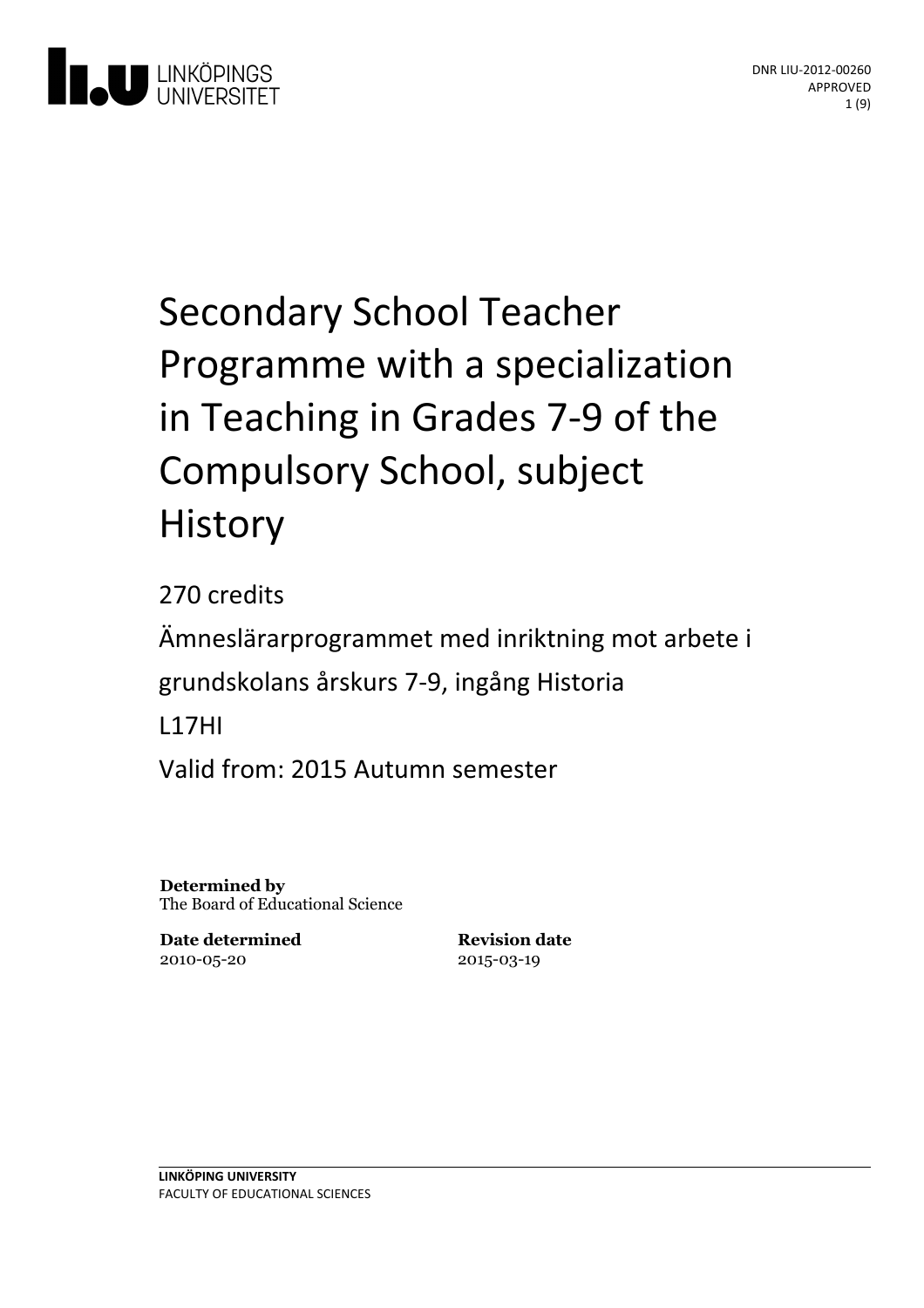# Entry requirements

# Degree in Swedish

Ämneslärarexamen med inriktning mot arbete i grundskolans årskurs 7-9

# Degree in English

Degree of Bachelor of Arts in Secondary Education Degree of Bachelor of Sciense in Secondary Education

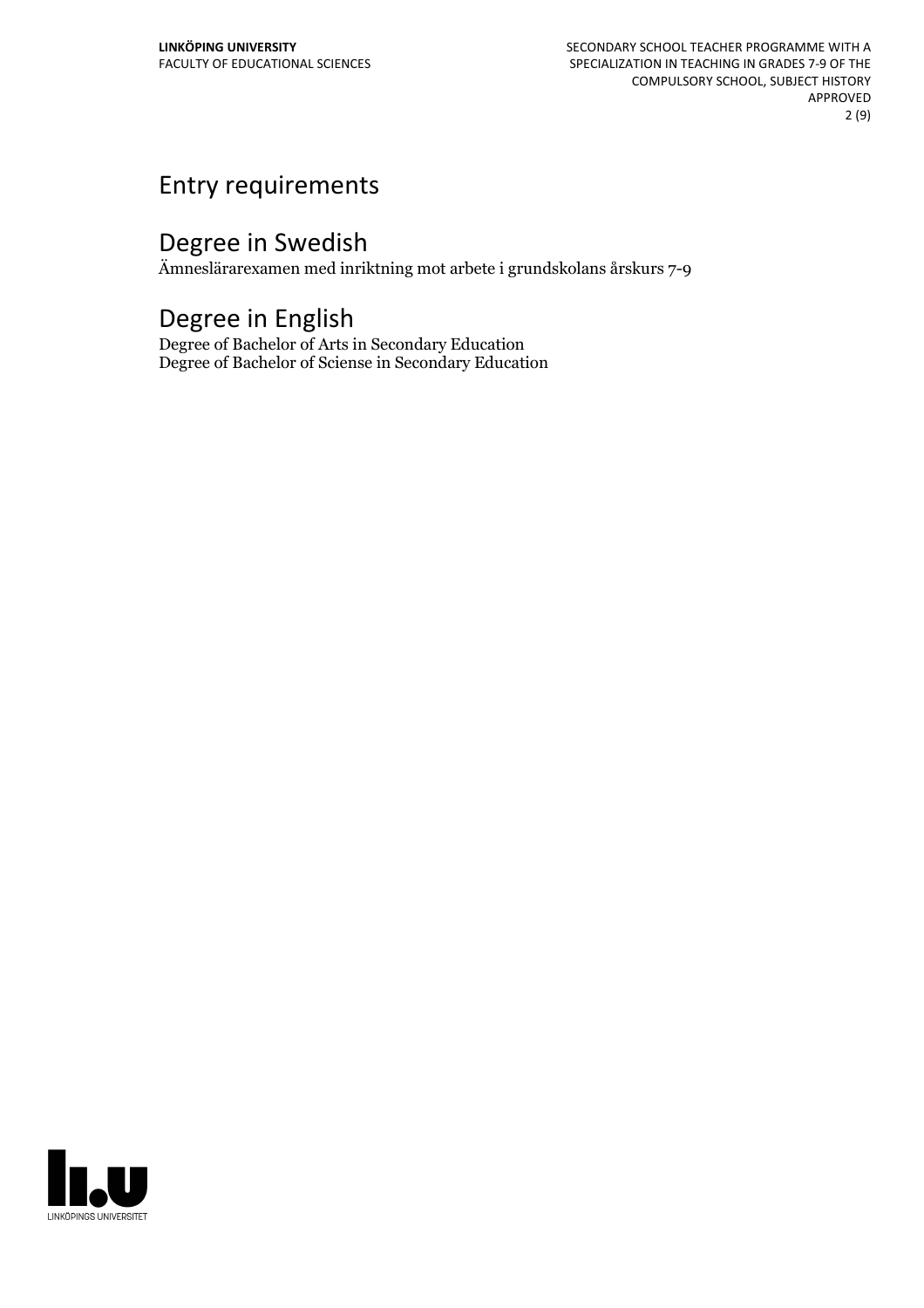# **Curriculum**

#### **Semester 1 (Autumn 2015)**

| Course<br>code | Course name                                                               | <b>Credits</b> | Level            | Weeks | ECV |
|----------------|---------------------------------------------------------------------------|----------------|------------------|-------|-----|
| 974G01         | Educational Sciences 1, Didactics                                         | 5              | G <sub>1</sub> X |       |     |
| 974G03         | Educational Sciences 3, Educational Assessment                            | 7.5            | G <sub>1</sub> X |       |     |
| 974G04         | Educational Sciences 4, History of Education,<br>Societal role and values | 7.5            | G <sub>1</sub> X |       |     |
| 974G06         | Educational Sciences 2, Development and Learning                          | 8.5            | G <sub>1</sub> X |       |     |
| 974GV6         | <b>Educational Scienes, Teaching Practise</b>                             | 1.5            | G <sub>1</sub> X |       |     |

#### **Semester 2 (Spring 2016)**

| Course<br>code | <b>Course name</b>        | <b>Credits</b> |                 | Level Weeks ECV |  |
|----------------|---------------------------|----------------|-----------------|-----------------|--|
|                | 91HI17 History (1-15 cr)  | 15             | G <sub>1X</sub> |                 |  |
|                | 91HI27 History (16-30 cr) | 15             | G <sub>1X</sub> |                 |  |

### **Semester 3 (Autumn 2016)**

| Course<br>code | Course name                            | <b>Credits</b> | Level | <b>Weeks</b> | <b>ECV</b> |
|----------------|----------------------------------------|----------------|-------|--------------|------------|
| 92GE07         | Geography (1-30)                       | 30             | G1X   |              |            |
| 92HI37         | History (31-37,5)                      | 7.5            | G1X   |              |            |
| 92HI47         | History (46-60)                        | 15             | G1X   |              |            |
| 92HIV9         | Teching Practise (38-45 hp)            | 7.5            | G1X   |              | E          |
| 92MAV1         | Mathematics: Teaching practice (17-18) | 1.5            | G1X   |              | E          |
| 92RE17         | Religious Education (1-15)             | 15             | G1X   |              |            |
| 92RE27         | Religious Education (16-30)            | 15             | G1X   |              |            |
| 9GMA01         | Mathematics: Algebra                   | 6              | G1X   |              |            |
| 9GMA02         | Mathematics: One variable calculus 1   | 6              | G1X   |              |            |
| 9GMA03         | Mathematics: Linear algebra            | 6              | G1X   |              |            |
| 9GMA09         | Mathematics: Geometry ()               | 5              | G1X   |              | E          |

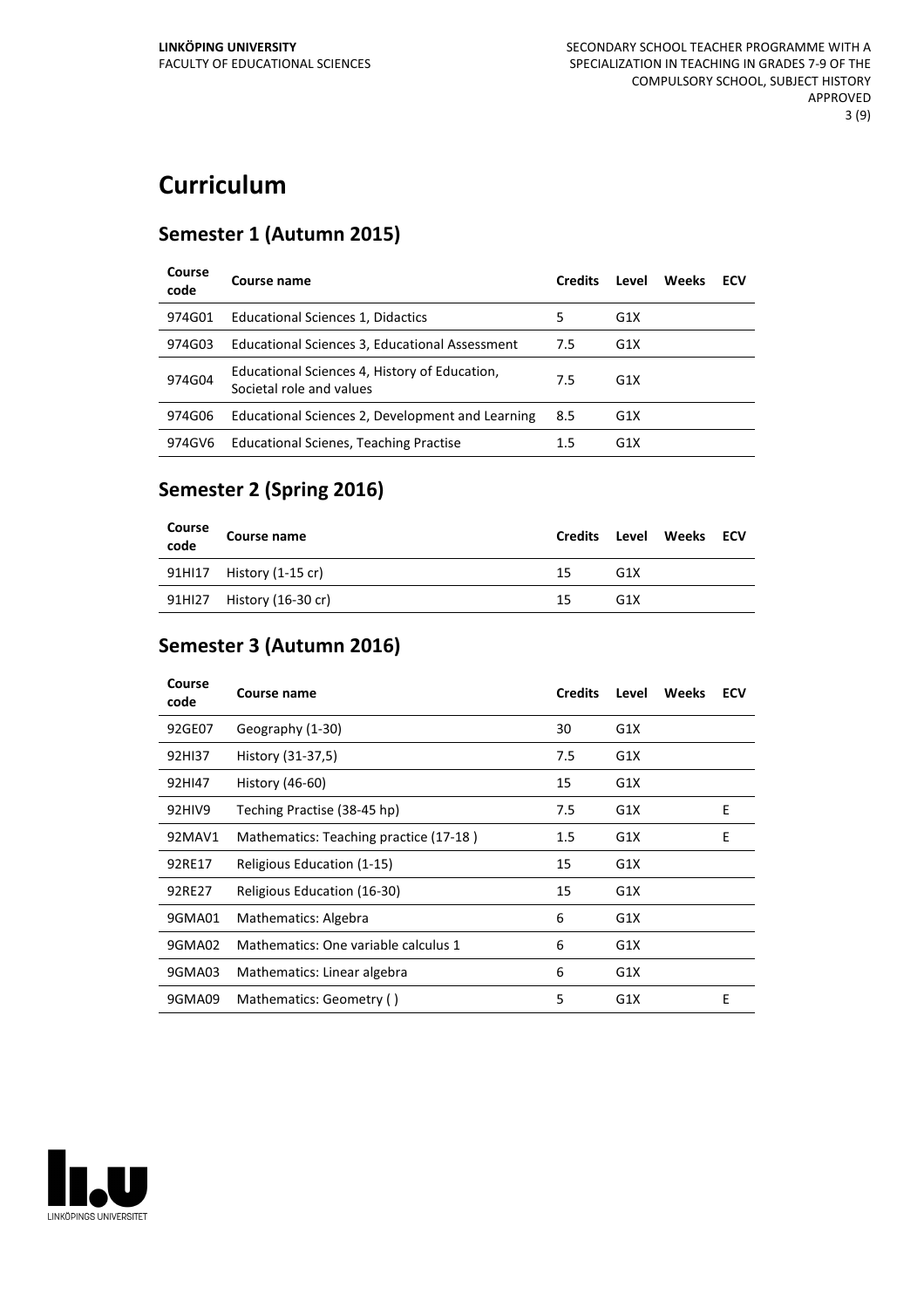## **Semester 4 (Spring 2017)**

| Course<br>code | <b>Course name</b>                                                     | <b>Credits</b> | Level | Weeks              | ECV |
|----------------|------------------------------------------------------------------------|----------------|-------|--------------------|-----|
| 92GEV9         | Geography: Teaching Practice (52.5 - 60), 7,5<br><b>ECTS Credits</b>   | 7.5            | G1X   |                    | E   |
| 92REV9         | Religious Education: Teaching Practice (37.5-<br>45), 7,5 ECTS Credits | 7.5            | G1X   |                    | E   |
| 9GMA04         | Mathematics, Calculus in One Variable 2                                | 6              | G1X   | v201703-<br>201710 | E   |
| 9GMA05         | Mathematics, Statistics                                                | 5              | G1X   | v201703-<br>201710 | E   |
| 92MAD9         | Mathematics: Mathematics Education 2 (42-<br>49), 6 ECTS Credits       | 6              | G1X   | v201703-<br>201722 | Ε   |
| 92RE37         | Religious Education (31-37,5)                                          | 7.5            | G1X   | v201704-<br>201708 | Ε   |
| 92GE37         | Geography (31-52,5)                                                    | 22.5           | G1X   | v201704-<br>201713 | E   |
| 92EN17         | English (1-27,5)                                                       | 27.5           | G1X   | v201704-<br>201723 |     |
| 92SH01         | Social Science: Didactics                                              | 9              | G2X   | v201704-<br>201723 | Е   |
| 92SV17         | Swedish (1-30)                                                         | 30             | G1X   | v201704-<br>201723 |     |
| 9GSH01         | Social science: Political theory                                       | 6              | G1X   | v201705-<br>201708 | C   |
| 9GSH02         | Social Science: Sociology 1                                            | 7.5            | G1X   | v201709-<br>201713 |     |
| 92MAV9         | Mathematics: Teaching Practice, 6 ECTS Credits                         | 6              | G1X   | v201712-<br>201717 | Ε   |
| 9GMA07         | Mathematics, History of Mathematics                                    | 3              | G1X   | v201712-<br>201721 | E   |
| 92E1V7         | English: Teaching Practise (28-30)                                     | 2.5            | G1X   | v201714-<br>201716 |     |
| 9GSH03         | Social Science: Economics                                              | 7.5            | G1X   | v201714-<br>201718 |     |
| 9GMA06         | Mathematics, Calculus in Several Variables                             | 4              | G1X   | v201714-<br>201721 | E   |
| 92RE47         | Religious Education (41-60)                                            | 15             | G1X   | v201714-<br>201723 |     |
|                |                                                                        |                |       |                    |     |

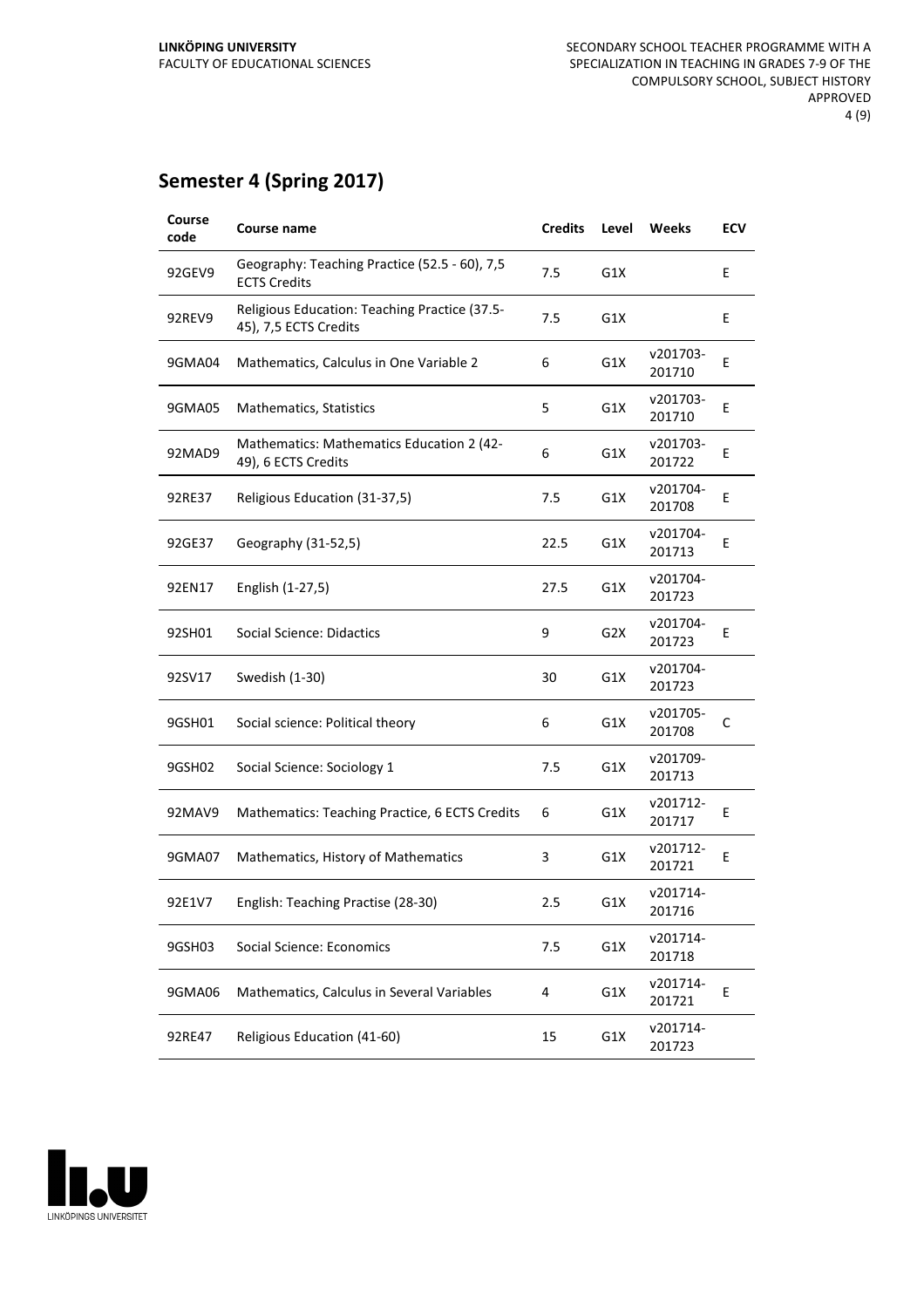#### **Semester 5 (Autumn 2017)**

| Course<br>code | <b>Course name</b>                                          | <b>Credits</b> | Level            | <b>Weeks</b>       | <b>ECV</b> |
|----------------|-------------------------------------------------------------|----------------|------------------|--------------------|------------|
| 93SVV9         | Swedish: Teaching Practice (53-60 hp)                       | 7.5            | G <sub>2</sub> X |                    | E          |
| 93SV37         | Swedish (31-52.5)                                           | 22.5           | G <sub>2</sub> X | v201633-<br>201703 |            |
| 93HI37         | History (31-37,5)                                           | 7.5            | G <sub>2</sub> X | v201734-<br>201738 | E          |
| 93SH02         | <b>Social Science: Didactics</b>                            | 7.5            | G <sub>2</sub> X | v201734-<br>201738 |            |
| 93EN37         | English (31-55)                                             | 25             | G1X              | v201735-<br>201803 |            |
| <b>93ENV8</b>  | Verksamhetsförlagd utbildning i engelska (56-58<br>hp), 3hp | 3              | G <sub>2</sub> X | v201739-<br>201740 | E          |
| 93ENV9         | English: Teaching Practice (59-60), 2 ECTS Credits          | $\overline{2}$ | G <sub>2</sub> X | v201739-<br>201740 | E          |
| 93HIV9         | History: Teaching Practice (53-60 hp                        | 7.5            | G <sub>2</sub> X | v201739-<br>201743 | E          |
| 9GSH04         | Social Science: Swedish politics                            | 7.5            | G1X              | v201739-<br>201743 | E          |
| 93HI47         | History (46-60)                                             | 15             | G <sub>2</sub> X | v201744-<br>201803 | E          |
| 9GSH05         | Social science: International politics                      | 7.5            | G1X              | v201744-<br>201803 | C          |
| 93SHV9         | Social Science, Teaching Practice, (46-52,5 hp)             | 7.5            | G1X              | v201745-<br>201749 | E          |

**Semester 6 (Spring 2018)**

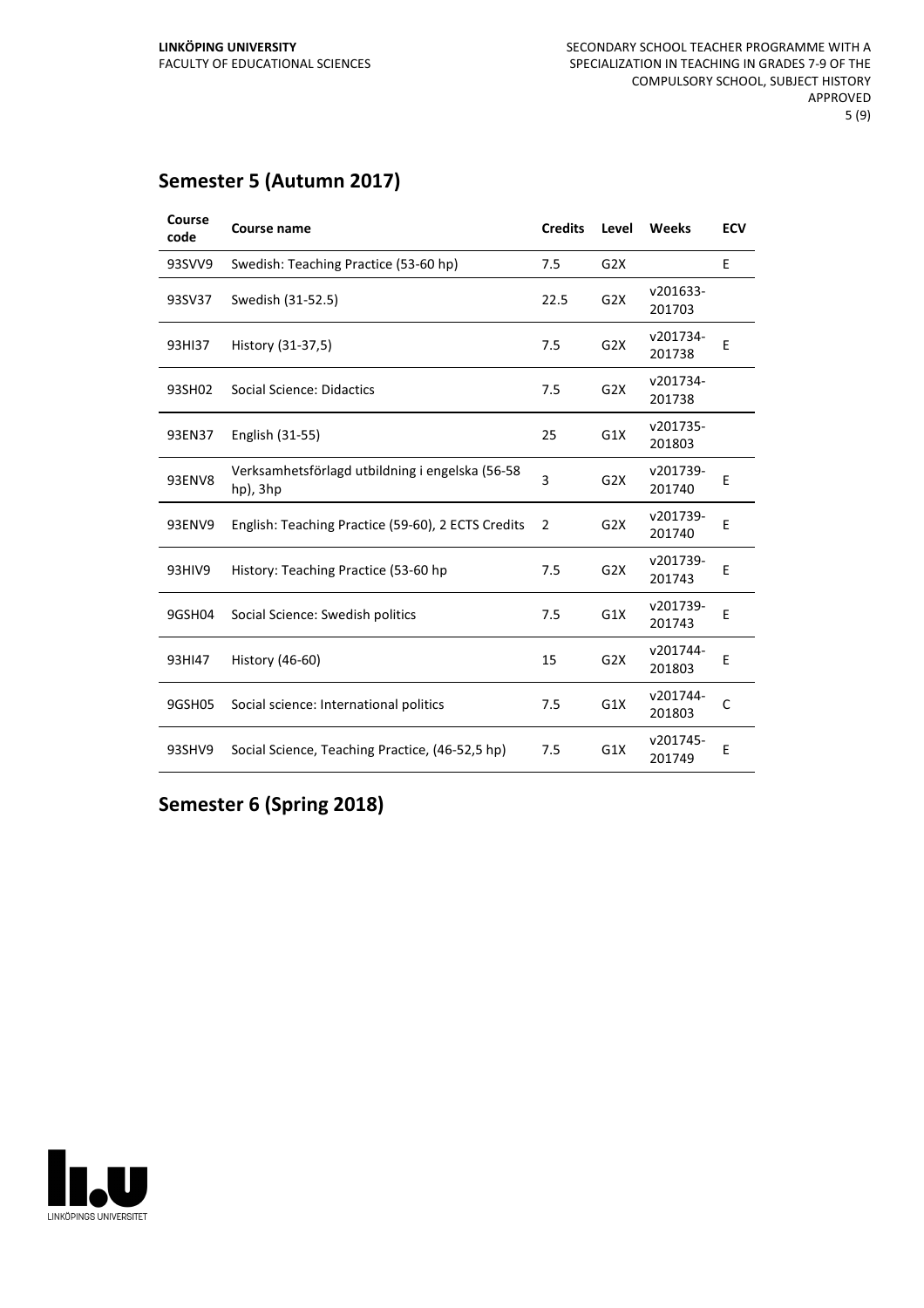| Course<br>code | <b>Course name</b>                                                   | <b>Credits</b> | Level            | Weeks              | <b>ECV</b> |
|----------------|----------------------------------------------------------------------|----------------|------------------|--------------------|------------|
| 93XGE7         | Thesis, Geography                                                    | 15             | G <sub>2E</sub>  |                    |            |
| 93XSV1         | Thesis, Swedish                                                      | 15             | G <sub>2E</sub>  |                    | E          |
| 93XSV7         | Thesis, Swedish                                                      | 15             | G <sub>2E</sub>  |                    | E          |
| 93UK57         | Educational Sciences 5, Social Relations and<br>Teachers' Leadership | 7.5            | G <sub>2</sub> X | v201804-<br>201808 |            |
| 93UK67         | Educational Sciences 6, Special Needs Education                      | 7.5            | G <sub>2</sub> X | v201809-<br>201813 |            |
| 93XEN1         | Thesis, English                                                      | 15             | G <sub>2E</sub>  | v201814-<br>201823 | E          |
| 93XGE1         | Thesis, Geography                                                    | 15             | G <sub>2E</sub>  | v201814-<br>201823 | E          |
| 93XHI1         | Thesis, History                                                      | 15             | G <sub>2E</sub>  | v201814-<br>201823 | E          |
| 93XHI7         | Thesis, History                                                      | 15             | G <sub>2E</sub>  | v201814-<br>201823 | E          |
| 93XMA1         | Thesis, Mathematics                                                  | 15             | G <sub>2E</sub>  | v201814-<br>201823 | E          |
| 93XMA7         | Thesis, Mathematics                                                  | 15             | G <sub>2E</sub>  | v201814-<br>201823 | E          |
| 93XRE1         | Thesis, Religious education                                          | 15             | G <sub>2E</sub>  | v201814-<br>201823 | E          |
| 93XRE7         | Thesis, Religious education                                          | 15             | G <sub>2E</sub>  | v201814-<br>201823 | C          |
| 93XSH1         | Thesis, Social Science                                               | 15             | G <sub>2E</sub>  | v201814-<br>201823 | Е          |
| 93XSH7         | Thesis, Social Science                                               | 15             | G <sub>2E</sub>  | v201814-<br>201823 |            |
| 93XTM7         | Thesis, Wood and Metal Craft                                         | 15             | G <sub>2E</sub>  | v201814-<br>201823 | Е          |
| 93XTX7         | Thesis, Textile Craft                                                | 15             | G <sub>2E</sub>  | v201814-<br>201823 | E          |

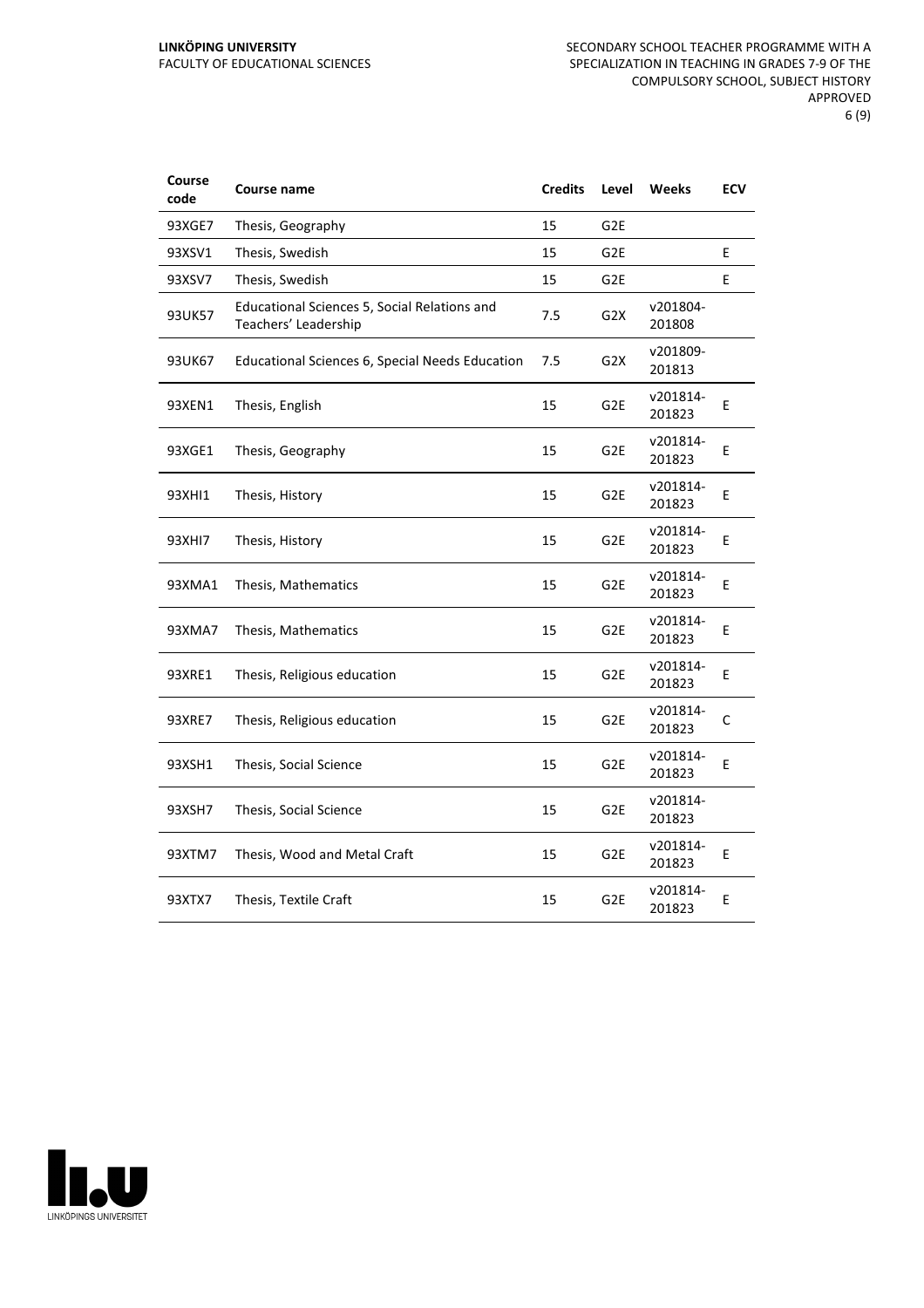#### **Semester 7 (Autumn 2018)**

| Course<br>code | Course name                  | <b>Credits</b> | Level            | Weeks              | ECV |
|----------------|------------------------------|----------------|------------------|--------------------|-----|
| 93GE07         | Geography (1-30 cr)          | 30             | G <sub>2</sub> X |                    |     |
| 93RE19         | Religious Studies (1-15 cr)  | 15             | G2X              | v201834-<br>201843 | Е   |
| 93RE29         | Religious Studies (16-30 cr) | 15             | G2X              | v201844-<br>201903 | ۲   |

#### **Semester 8 (Spring 2019)**

| Course<br>code | Course name                                     | <b>Credits</b> | Level | <b>Weeks</b>       | <b>ECV</b> |
|----------------|-------------------------------------------------|----------------|-------|--------------------|------------|
| 9ARE39         | Religious Studies (31-45 Credits)               | 15             | A1X   | v201904-<br>201908 | E          |
| <b>9ATK37</b>  | Technology (31-45 cr)                           | 15             | A1X   | v201904-<br>201913 | E          |
| 9AGE37         | Geography (31-45 cr)                            | 15             | A1X   | v201904-<br>201923 |            |
| <b>9AKE37</b>  | Chemistry (31-45 cr)                            | 15             | A1X   | v201904-<br>201923 | E          |
| 9AVFU8         | <b>Teaching Practice</b>                        | 13.5           | A1X   | v201904-<br>201923 | E          |
| 9AXEN1         | Thesis in English                               | 15             | A1X   | v201904-<br>201923 | E          |
| 9AXGE1         | Thesis in Geography                             | 15             | A1X   | v201904-<br>201923 | E          |
| 9AXMA1         | Thesis in Mathematics                           | 15             | A1X   | v201904-<br>201923 | Ε          |
| 9AXRE1         | Thesis in Religious Studies                     | 15             | A1X   | v201904-<br>201923 | Ε          |
| 9AXSA1         | Thesis in Swedish as a Second Language          | 15             | A1X   | v201904-<br>201923 | E          |
| 9AXTM7         | Thesis in Wood and Metal Craft                  | 15             | A1E   | v201904-<br>201923 | E          |
| 9AXTX7         | Thesis in Textile Craft                         | 15             | A1E   | v201904-<br>201923 | E          |
| 9ATKV8         | Technology: Teaching Practice (46-52,5 Credits) | 7.5            | A1X   | v201909-<br>201911 | E          |

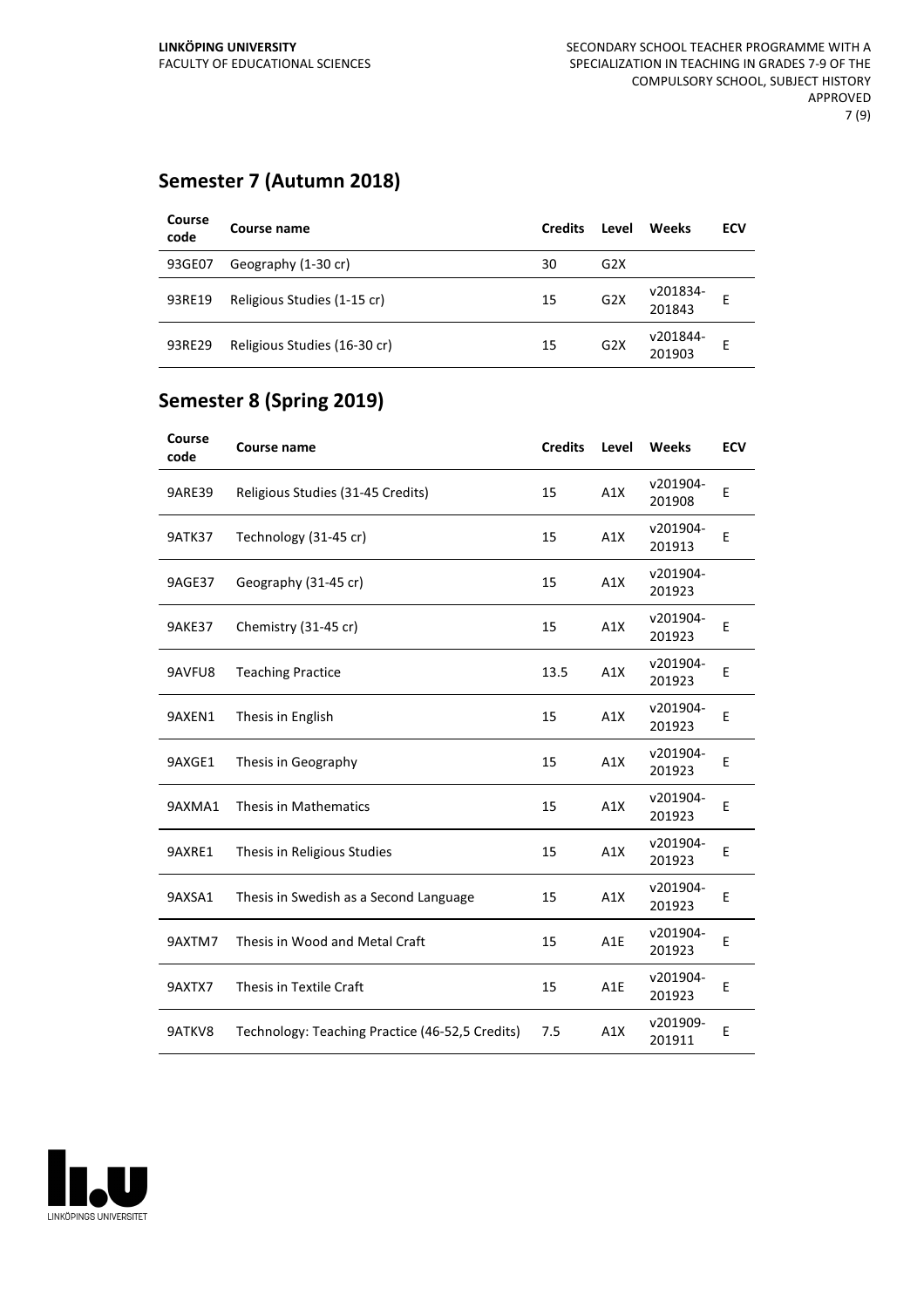#### **LINKÖPING UNIVERSITY** FACULTY OF EDUCATIONAL SCIENCES

| Course<br>code | Course name                                                          | <b>Credits</b> | Level | Weeks              | <b>ECV</b> |
|----------------|----------------------------------------------------------------------|----------------|-------|--------------------|------------|
| 9AGEV8         | Geography: Teaching Practise (46-52,5 Cr)                            | 7.5            | A1X   | v201909-<br>201913 | E          |
| 9AGEV9         | Geography: Teaching Practise (46-52,5 Cr)                            | 7.5            | A1X   | v201909-<br>201913 | E          |
| 9AREV8         | Religious Studies: Teaching Practice (46-52,5)<br>Credits)           | 7.5            | A1X   | v201909-<br>201913 | E          |
| 9AREV9         | Religious Studies: Teaching Practice (46-52,5)<br>Credits)           | 7.5            | A1X   | v201909-<br>201913 | E          |
| 9AKEV8         | Chemistry: Teaching Practice (46-52,5 Credits)                       | 7.5            | A1X   | v201912-<br>201918 | F          |
| 9ASAV8         | Swedish as a Second Language: Teaching<br>Practice (46-52,5 Credits) | 7.5            | A1X   | v201913-<br>201918 | Ε          |
| 9AXHI1         | Thesis in History                                                    | 15             | A1X   | v201914-<br>201923 | Е          |
| 9AXSH1         | Thesis in Social Science                                             | 15             | A1X   | v201914-<br>201923 | E          |
| 9AXSV1         | Thesis in Swedish                                                    | 15             | A1X   | v201914-<br>201923 | E          |
| <b>9AUK81</b>  | Educational Sciences 8, Theory of science and<br>research methods    | 7.5            | A1X   | v201919-<br>201923 | E          |

**Semester 9 (Autumn 2019)**